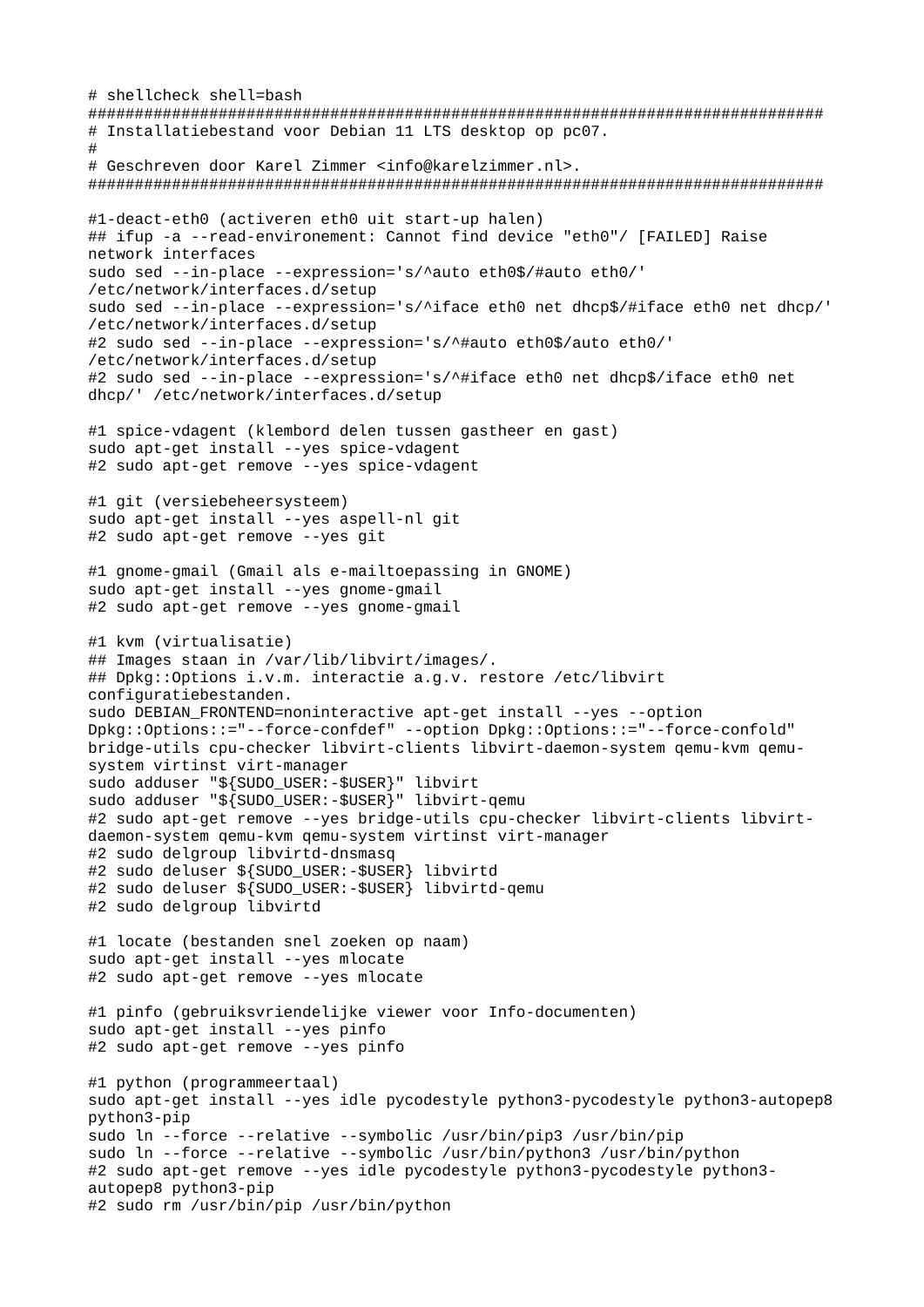```
#1 signal (privéberichtenapp)
echo 'deb [arch=amd64 signed-by=/usr/share/keyrings/signal.gpg] 
https://updates.signal.org/desktop/apt xenial main' | sudo tee 
/etc/apt/sources.list.d/signal.list
wget --no-verbose --output-document=- 
'https://updates.signal.org/desktop/apt/keys.asc' | sudo gpg --dearmor --yes --
output=/usr/share/keyrings/signal.gpg
sudo apt-get update
sudo apt-get install --yes signal-desktop
#2 sudo apt-get remove --yes signal-desktop
#2 sudo rm --force /etc/apt/sources.list.d/signal.list* 
/usr/share/keyrings/signal.asc*
#2 sudo apt-get update
#1 vscode (editor)
sudo snap install --classic code
#2 sudo snap remove code
#1 webmin (browsergebaseerd beheer)
echo 'deb [signed-by=/usr/share/keyrings/webmin.gpg] 
http://download.webmin.com/download/repository sarge contrib' | sudo tee 
/etc/apt/sources.list.d/webmin.list
wget --no-verbose --output-document=- 'http://www.webmin.com/jcameron-key.asc' |
sudo gpg --dearmor --yes --output=/usr/share/keyrings/webmin.gpg
sudo apt-get update
sudo apt-get install --yes webmin
#2 sudo apt-get remove --yes webmin
#2 sudo rm --force /etc/apt/sources.list.d/webmin.list* 
/usr/share/keyrings/webmin*
#2 sudo apt-get update
# shellcheck shell=bash
###############################################################################
# Installatiebestand voor Debian 11 LTS desktop.
#
# Geschreven door Karel Zimmer <info@karelzimmer.nl>.
###############################################################################
#1 all-repos (alle repositories inschakelen)
sudo sed --in-place --expression='s/ contrib//g' /etc/apt/sources.list
sudo sed --in-place --expression='s/ non-free//g' /etc/apt/sources.list
sudo sed --in-place --expression='s/main$/main contrib non-free/g' 
/etc/apt/sources.list
sudo apt-get update
#2 sudo sed --in-place --expression='s/ contrib//g' /etc/apt/sources.list
#2 sudo sed --in-place --expression='s/ non-free//g' /etc/apt/sources.list
#2 sudo apt-get update
#1 bash-completion (tab-completion)
sudo apt-get install --yes bash-completion
#2 sudo apt-get remove --yes bash-completion
#1 bitwarden (wachtwoordbeheer)
sudo snap install bitwarden
#2 sudo snap remove bitwarden
#1 chrome-remote-desktop (afstandsbediening)
echo 'deb [arch=amd64 signed-by=/usr/share/keyrings/chrome-remote-desktop.gpg] 
http://dl.google.com/linux/chrome-remote-desktop/deb/ stable main' | sudo tee 
/etc/apt/sources.list.d/chrome-remote-desktop.list
wget --no-verbose --output-document=- 
'https://dl.google.com/linux/linux_signing_key.pub' | sudo gpg --dearmor --yes 
--output=/usr/share/keyrings/chrome-remote-desktop.gpg
sudo apt-get update
```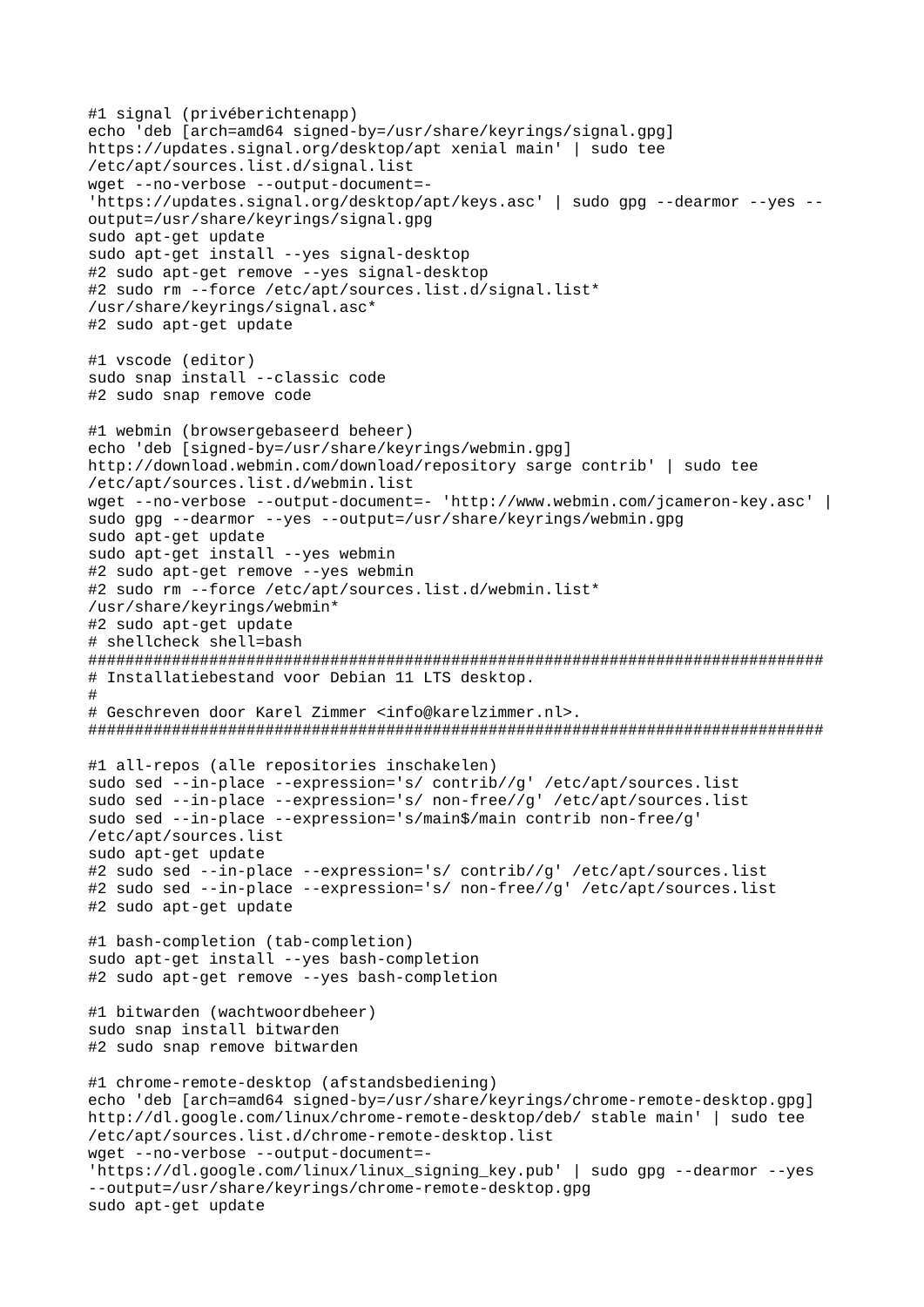sudo apt-get install --yes chrome-remote-desktop ## De installatie overschrijft de zojuist toegevoegde source-list. echo 'deb [arch=amd64 signed-by=/usr/share/keyrings/chrome-remote-desktop.gpg] http://dl.google.com/linux/chrome-remote-desktop/deb/ stable main' | sudo tee /etc/apt/sources.list.d/chrome-remote-desktop.list ## De installatie voegt een apt-key toe die niet meer nodig is. sudo rm --force /etc/apt/trusted.gpg.d/chrome-remote-desktop.gpg #2 sudo apt-get remove --yes chrome-remote-desktop #2 sudo rm --force /etc/apt/sources.list.d/chrome-remote-desktop.list\* /usr/share/keyrings/chrome-remote-desktop.gpg\* #2 sudo rm --force /etc/apt/trusted.gpg.d/chrome-remote-desktop.gpg #2 sudo apt-get update #1 citrix (telewerken) ## Aka Citrix Workspace app, Citrix Receiver, ICA Client. wget --no-verbose --output-document=/tmp/icaclient.deb "https://karelzimmer.nl/downloads/citrix/icaclient\_20.04.0.21\_amd64.deb" sudo DEBIAN\_FRONTEND=noninteractive apt-get install --yes /tmp/icaclient.deb sudo ln --symbolic --force /usr/share/ca-certificates/mozilla/\* /opt/Citrix/ICAClient/keystore/cacerts sudo c\_rehash /opt/Citrix/ICAClient/keystore/cacerts rm /tmp/icaclient.deb #2 sudo apt-get remove --yes icaclient #1 cups (printsysteem) sudo apt-get install --ves cups #2 sudo apt-get remove --yes cups #1 dashtodock (favorietenbalk) sudo apt-get install --yes gnome-shell-extension-dashtodock #2 sudo apt-get remove --yes gnome-shell-extension-dashtodock #1 google-chrome (webbrowser) ## Extensies en apps worden automatisch geïnstalleerd met /etc/opt/chrome/policies/managed/kz.json uit "kz.deb". echo 'deb [arch=amd64 signed-by=/usr/share/keyrings/google-chrome.gpg] http://dl.google.com/linux/chrome/deb/ stable main' | sudo tee /etc/apt/sources.list.d/google-chrome.list wget --no-verbose --output-document=- 'https://dl.google.com/linux/linux\_signing\_key.pub' | sudo gpg --dearmor --yes --output=/usr/share/keyrings/google-chrome.gpg sudo apt-get update ## Installeer ook chrome-gnome-shell om extensions.gnome.org te laten werken. sudo apt-get install --yes google-chrome-stable chrome-gnome-shell ## De installatie overschrijft de zojuist toegevoegde source-list. echo 'deb [arch=amd64 signed-by=/usr/share/keyrings/google-chrome.gpg] http://dl.google.com/linux/chrome/deb/ stable main' | sudo tee /etc/apt/sources.list.d/google-chrome.list ## De installatie voegt een apt-key toe die niet meer nodig is. sudo rm --force /etc/apt/trusted.gpg.d/google-chrome.gpg #2 sudo apt-get remove --yes google-chrome-stable chrome-gnome-shell #2 sudo rm --force /etc/apt/sources.list.d/google-chrome.list\* /usr/share/keyrings/google-chrome.gpg\* #2 sudo rm --force /etc/apt/trusted.gpg.d/google-chrome.gpg #2 sudo apt-get update #1 journalctl (log bekijken) sudo adduser "\${SUDO\_USER:-\$USER}" systemd-journal #2 sudo deluser "\${SUDO\_USER:-\$USER}" systemd-journal #1 libreoffice (kantoorpakket) sudo apt-get install --yes aspell-nl libreoffice libreoffice-help-nl libreoffice-l10n-nl #2 sudo apt-get remove --yes libreoffice libreoffice-help-nl libreoffice-l10n-nl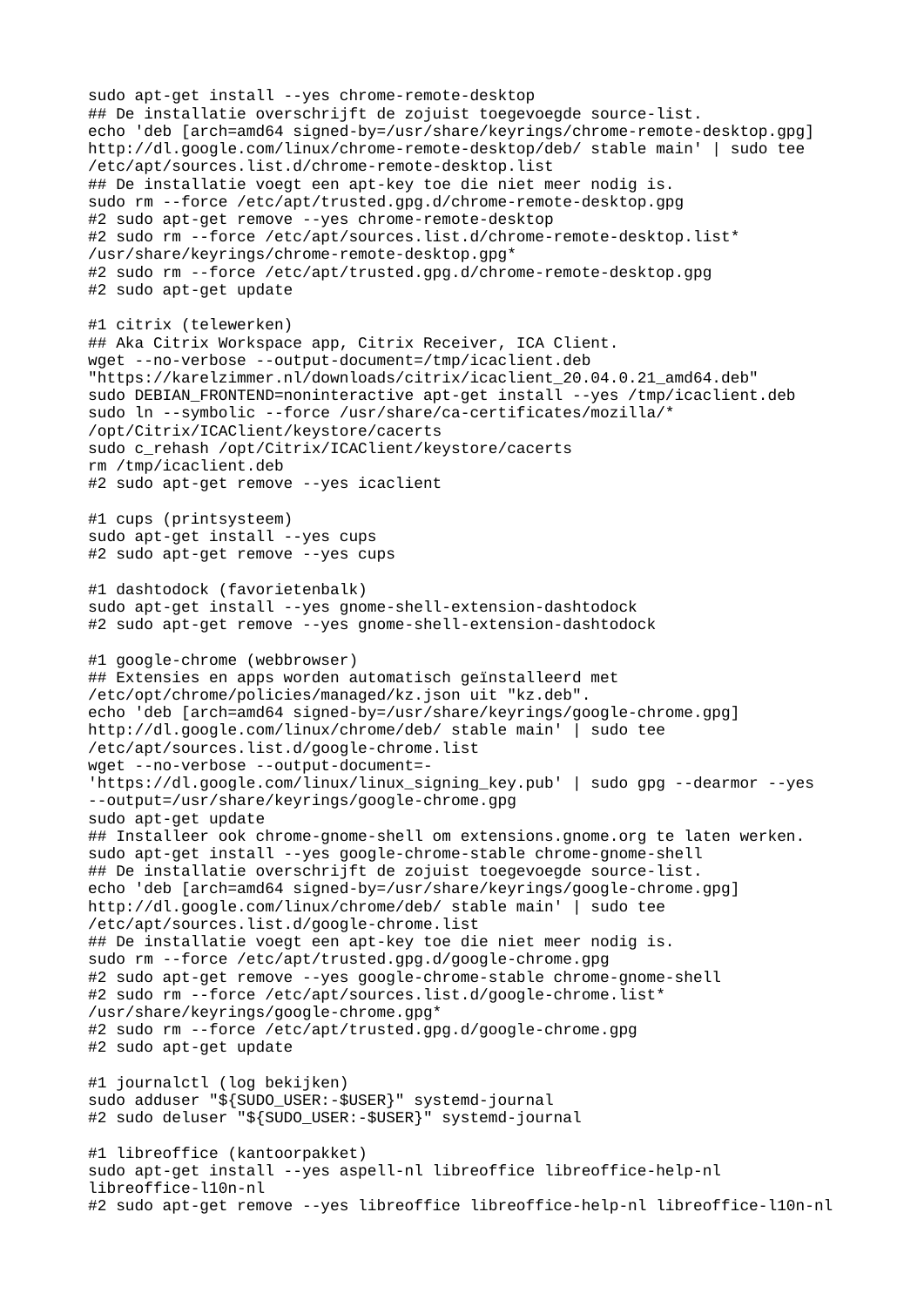```
#1 skype (beeldbellen)
sudo snap install --classic skype
#2 sudo snap remove skype
#1 spotify (muziekspeler)
sudo snap install spotify
#2 sudo snap remove spotify
#1 teams (samenwerken)
## Via webbrowser: https://www.microsoft.com/nl-nl/microsoft-teams/log-in
echo 'deb [arch=amd64 signed-by=/usr/share/keyrings/microsoft-teams.gpg] 
https://packages.microsoft.com/repos/ms-teams stable main' | sudo tee 
/etc/apt/sources.list.d/teams.list
wget --no-verbose --output-document=- 
'https://packages.microsoft.com/keys/microsoft.asc' | sudo gpg --dearmor --yes 
--output=/usr/share/keyrings/microsoft-teams.gpg
sudo apt-get update
sudo apt-get install --yes teams
## De installatie voegt een apt-key toe die niet meer nodig is.
sudo rm --force /etc/apt/sources.list.d/microsoft.gpg
## Verwijder PREVIEW in afbeelding.
sudo cp /usr/share/teams/resources/assets/MicrosoftTeams-static.png 
/usr/share/pixmaps/teams.png
## Verwijder Preview in starter.
sudo sed --in-place --expression='s/Microsoft Teams - Preview/Microsoft Teams/g'
/usr/share/applications/teams.desktop
#2 sudo apt-get remove --yes teams
#2 sudo rm --force /etc/apt/sources.list.d/teams.list* 
/usr/share/keyrings/microsoft-teams.gpg*
#2 sudo rm --force /etc/apt/trusted.gpg.d/microsoft.gpg
#2 sudo apt-get update
#1 teamviewer (afstandsbediening)
## Eerst teamviewer-tmp.list anders wordt de installatie interactief.
echo 'deb [signed-by=/usr/share/keyrings/teamviewer.gpg] 
https://linux.teamviewer.com/deb stable main' | sudo tee 
/etc/apt/sources.list.d/teamviewer-tmp.list
wget --no-verbose --output-document=- 
'https://download.teamviewer.com/download/linux/signature/TeamViewer2017.asc' |
sudo gpg --dearmor --yes --output=/usr/share/keyrings/teamviewer.gpg
sudo apt-get update
sudo apt-get install --yes teamviewer
## Van teamviewer-tmp.list naar teamviewer.list.
sudo mv /etc/apt/sources.list.d/teamviewer-tmp.list 
/etc/apt/sources.list.d/teamviewer.list
## De installatie voegt een apt-key toe die niet meer nodig is.
sudo apt-key del 0C1289C0 DEB49217
#2 sudo apt-get remove --yes teamviewer
#2 sudo rm --force /etc/apt/sources.list.d/teamviewer.list* 
/usr/share/keyrings/teamviewer.gpg*
#2 sudo apt-key del 0C1289C0 DEB49217
#2 sudo apt-get update
#1 thunderbird (e-mail)
sudo apt-get install --yes lightning thunderbird-l10n-nl
#2 sudo apt-get remove --yes lightning thunderbird-l10n-nl
#1 zoom (samenwerken)
wget --no-verbose --output-document=/tmp/zoom.deb 
'https://zoom.us/client/5.4.53391.1108/zoom-1_amd64.deb'
sudo dpkg --install /tmp/zoom.deb || sudo apt-get --fix-broken --yes install
rm /tmp/zoom.deb
#2 sudo apt-get remove --yes zoom
```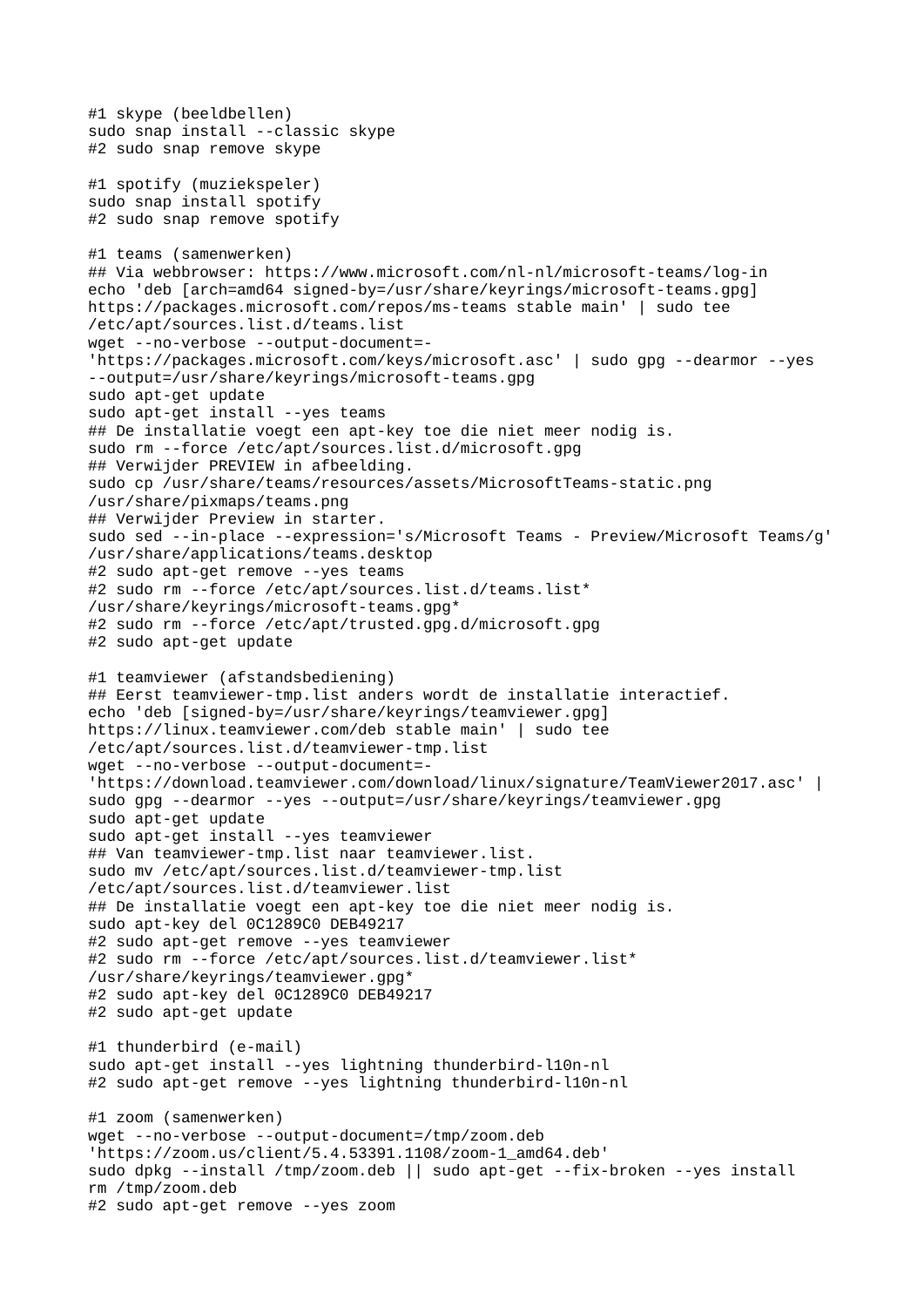# shellcheck shell=bash # Installatiebestand voor Ubuntu 22.04 LTS desktop op pc01.  $#$ # Geschreven door Karel Zimmer <info@karelzimmer.nl>. #1-add-hosts (koppel IP-adressen aan hostnamen) sudo sed --in-place --expression='/^192.168.1.112/d' /etc/hosts sudo sed --in-place --expression='/^192.168.1.113/d' /etc/hosts echo '192.168.1.112 pc06' | sudo tee --append /etc/hosts echo '192.168.1.113 pc01' | sudo tee --append /etc/hosts #2 sudo sed --in-place --expression='/^192.168.1.112/d' /etc/hosts #2 sudo sed --in-place --expression='/^192.168.1.113/d' /etc/hosts #1-bluetooth (externe bluetooth-adapter) echo 'SUBSYSTEM=="usb", ATTRS{idVendor}=="413c", ATTRS{idProduct}=="8187",<br>ATTR{authorized}="0"' | sudo tee /etc/udev/rules.d/81-bluetooth-hci.rules #2 sudo rm /etc/udev/rules.d/81-bluetooth-hci.rules #1 exiftool (metadata lezen en schrijven) sudo apt-get install --yes libimage-exiftool-perl #2 sudo apt-get remove --yes libimage-exiftool-perl #1 qit (versiebeheersysteem) sudo apt-get install --ves aspell-nl git #2 sudo apt-get remove --yes git #1 gnome-gmail (Gmail als e-mailtoepassing in GNOME) sudo apt-get install -- yes gnome-gmail #2 sudo apt-get remove --yes gnome-gmail #1 pinfo (gebruiksvriendelijke viewer voor Info-documenten) sudo apt-get install --yes pinfo #2 sudo apt-get remove --yes pinfo #1 python (programmeertaal) sudo apt-get install --yes pycodestyle python3-pycodestyle python3-autopep8 python3-pip python-is-python3 sudo ln --force --relative --symbolic /usr/bin/pycodestyle /usr/bin/pep8 sudo ln --force --relative --symbolic /usr/bin/pip3 /usr/bin/pip #2 sudo apt-get remove --yes pycodestyle python3-pycodestyle python3-autopep8 python3-pip python-is-python3 #2 sudo rm /usr/bin/pip #1 ssh (veilige shell-client en server) sudo apt-get install --yes ssh sudo sed --in-place --expression='s/PermitRootLogin prohibit-password/PermitRootLogin no/' /etc/ssh/sshd\_config ## Check op remote root-toegang. grep --quiet --regexp='PermitRootLogin no' /etc/ssh/sshd\_config sudo systemctl restart ssh.service #2 sudo sed --in-place --expression='s/PermitRootLogin no/PermitRootLogin prohibit-password/' /etc/ssh/sshd\_config #2 sudo apt-get remove --yes ssh #1 ufw (firewall) sudo apt-get install --yes gufw sudo ufw allow ssh sudo ufw enable #2 sudo ufw disable #1 vscode (editor) sudo snap install --classic code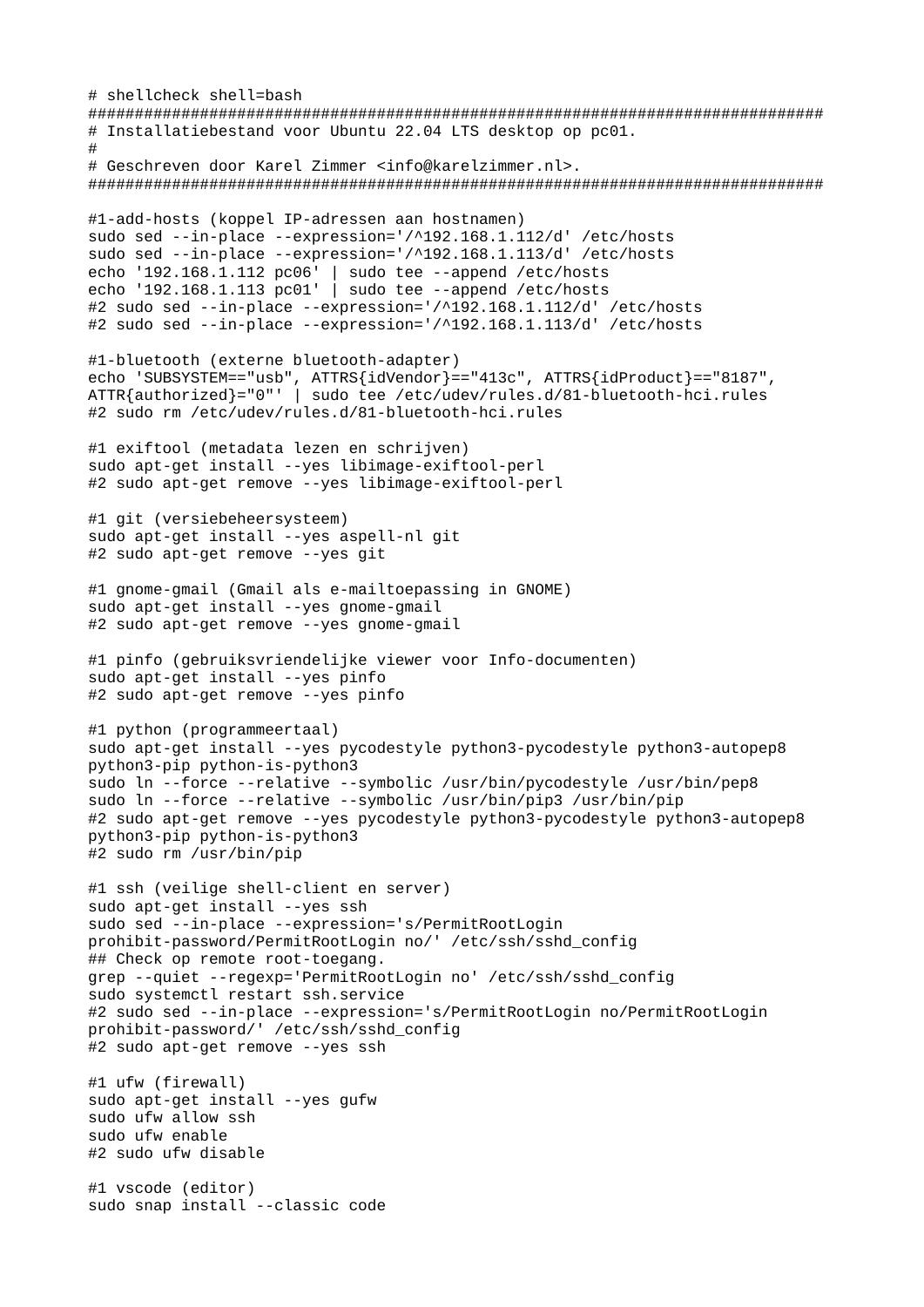```
#2 sudo snap remove code
# shellcheck shell=bash
# Installatiebestand voor Ubuntu 22.04 LTS desktop op pc02.
# Geschreven door Karel Zimmer <info@karelzimmer.nl>.
# shellcheck shell=bash
# Installatiebestand voor Ubuntu 22.04 LTS desktop op pc03.
## Geschreven door Karel Zimmer <info@karelzimmer.nl>.
# shellcheck shell=bash
# Installatiebestand voor Ubuntu 22.04 LTS desktop op pc04.
## Geschreven door Karel Zimmer <info@karelzimmer.nl>.
#1-ros (Robot Operating System)
\mathbf{r}#1 calibre (e-boekmanager)
sudo apt-get install --yes calibre
#2 sudo apt-get remove -- ves calibre
#1 gnome-gmail (Gmail als e-mailtoepassing in GNOME)
sudo apt-get install --yes gnome-gmail
#2 sudo apt-get remove --yes gnome-qmail
#1 google-earth (verken de wereld)
echo 'deb [arch=amd64 signed-by=/usr/share/keyrings/google-earth.gpg]
http://dl.google.com/linux/earth/deb/ stable main' I sudo tee
/etc/apt/sources.list.d/google-earth-pro.list
wget --no-verbose --output-document=-
'https://dl.google.com/linux/linux_signing_key.pub' | sudo gpg --dearmor --yes
--output=/usr/share/keyrings/google-earth.gpg
sudo apt-get update
sudo apt-get install --yes google-earth-pro-stable
## De installatie overschrijft de zojuist toegevoegde source-list.
echo 'deb [arch=amd64 signed-by=/usr/share/keyrings/google-earth.gpg]
http://dl.google.com/linux/earth/deb/ stable main' | sudo tee
/etc/apt/sources.list.d/google-earth-pro.list
#2 sudo apt-get remove --yes google-earth-pro-stable
#2 sudo rm --force /etc/apt/sources.list.d/google-earth-pro.list*
/usr/share/keyrings/google-earth.gpg*
#2 sudo apt-get update
#1 lidswitch (negeer sluiten laptopdesksel)
sudo sed --in-place --expression='/^HandleLidSwitch=/d' /etc/systemd/logind.conf
echo 'HandleLidSwitch=ignore' | sudo tee --append /etc/systemd/logind.conf
#2 sudo sed --in-place --expression='/^HandleLidSwitch=/d'
/etc/systemd/logind.conf
#1 wine (windowsapps op Linux)
sudo apt-get install --yes wine winetricks playonlinux
#2 sudo apt-get remove --yes wine winetricks playonlinux
# shellcheck shell=bash
# Installatiebestand voor Ubuntu 22.04 LTS desktop op pc05.
## Geschreven door Karel Zimmer <info@karelzimmer.nl>.
```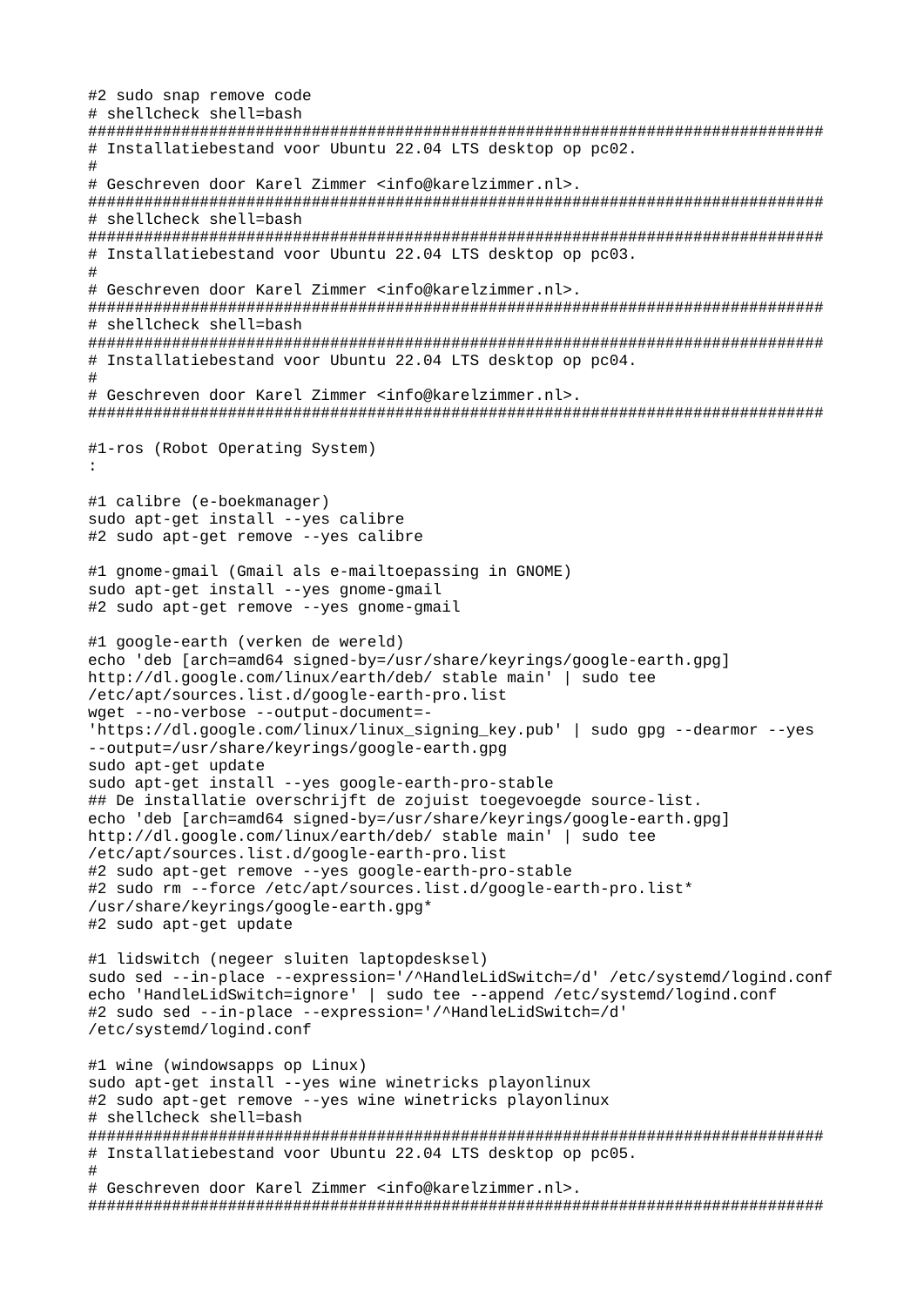# shellcheck shell=bash ############################################################################### # Installatiebestand voor Ubuntu 22.04 LTS desktop op pc06. # # Geschreven door Karel Zimmer <info@karelzimmer.nl>. ############################################################################### #1-add-hosts (koppel IP-adressen aan hostnamen) sudo sed --in-place --expression='/^192.168.1.112/d' /etc/hosts sudo sed --in-place --expression='/^192.168.1.113/d' /etc/hosts echo '192.168.1.112 pc06' | sudo tee --append /etc/hosts echo '192.168.1.113 pc01' | sudo tee --append /etc/hosts #2 sudo sed --in-place --expression='/^192.168.1.112/d' /etc/hosts #2 sudo sed --in-place --expression='/^192.168.1.113/d' /etc/hosts #1-gast (gastgebruiker toevoegen) sudo useradd --create-home --shell /bin/bash --comment 'Gast' gast || true sudo passwd --delete gast #2 sudo userdel --remove gast #1-gdm (inlogscherm dual-monitor) sudo cp ~karel/.config/monitors.xml ~gdm/.config/monitors.xml sudo chown gdm:gdm ~gdm/.config/monitors.xml #2 sudo rm ~gdm/.config/monitors.xml #1 ansible (automatiseringsplatform) sudo apt-get install --yes ansible #2 sudo apt-get remove --yes ansible #1 cockpit (browsergebaseerd beheer) sudo apt-get install --yes cockpit cockpit-pcp #2 sudo apt-get remove --yes cockpit #1 gimp (beeldmanipulatieprogramma) sudo apt-get install --yes gimp gimp-help-en gimp-help-nl #2 sudo apt-get remove --yes gimp gimp-help-en gimp-help-nl #1 git (versiebeheersysteem) sudo apt-get install --yes aspell-nl git #2 sudo apt-get remove --yes git #1 gnome-gmail (Gmail als e-mailtoepassing in GNOME) sudo apt-get install --yes gnome-gmail #2 sudo apt-get remove --yes gnome-gmail #1 kvm (virtualisatie) ## Images staan in /var/lib/libvirt/images/. ## Dpkg::Options i.v.m. interactie a.g.v. restore /etc/libvirt configuratiebestanden. sudo DEBIAN\_FRONTEND=noninteractive apt-get install --yes --option Dpkg::Options::="--force-confdef" --option Dpkg::Options::="--force-confold" cpu-checker qemu-kvm bridge-utils virt-manager #2 sudo apt-get remove --yes cpu-checker qemu-kvm bridge-utils virt-manager #2 sudo delgroup libvirtd-dnsmasq #2 sudo deluser \${SUDO\_USER:-\${SUDO\_USER:-\$USER}} libvirtd #2 sudo delgroup libvirtd #1 locate (bestanden snel zoeken op naam) sudo apt-get install --yes mlocate #2 sudo apt-get remove --yes mlocate #1 pinfo (gebruiksvriendelijke viewer voor Info-documenten) sudo apt-get install --yes pinfo

#2 sudo apt-get remove --yes pinfo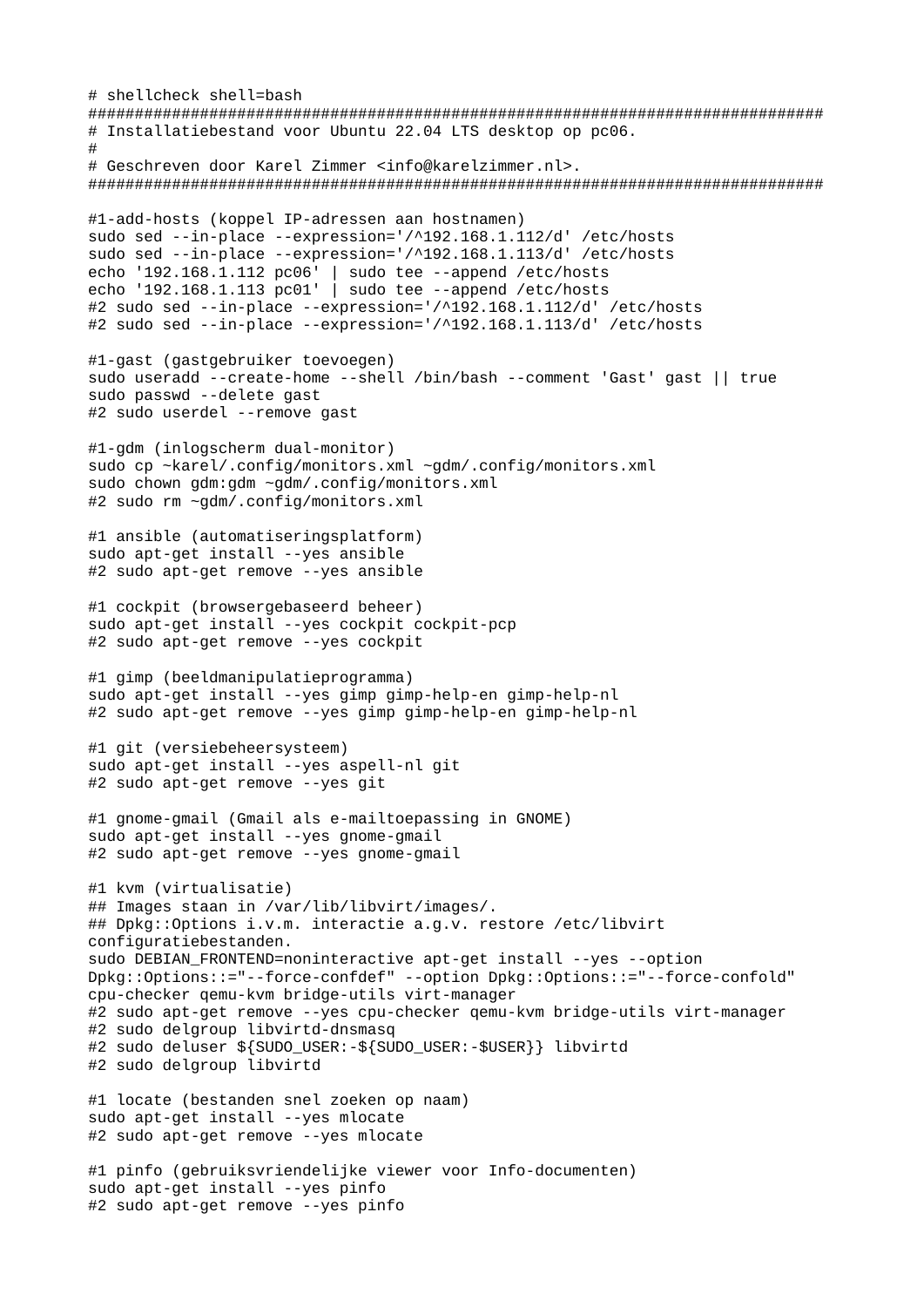#1 plex (mediaspeler) ## Snap plex-htpc is de mediaspeler voor de Linux-computer die is aangesloten op het grote scherm. ## Een Home Theater PC (HTPC) is een computer die fungeert als multimediacentrum in huis. sudo snap install plex-desktop #2 sudo snap remove plex-desktop #1 python (programmeertaal) sudo apt-get install --yes pycodestyle python3-pycodestyle python3-autopep8 python3-pip python-is-python3 sudo ln --force --relative --symbolic /usr/bin/pycodestyle /usr/bin/pep8 sudo ln --force --relative --symbolic /usr/bin/pip3 /usr/bin/pip #2 sudo apt-get remove --yes pycodestyle python3-pycodestyle python3-autopep8 python3-pip python-is-python3 #2 sudo rm /usr/bin/pip #1 signal (privéberichtenapp) echo 'deb [arch=amd64 signed-by=/usr/share/keyrings/signal.gpg] https://updates.signal.org/desktop/apt xenial main' | sudo tee /etc/apt/sources.list.d/signal.list wget --no-verbose --output-document=- 'https://updates.signal.org/desktop/apt/keys.asc' | sudo gpg --dearmor --yes - output=/usr/share/keyrings/signal.gpg sudo apt-get update sudo apt-get install --yes signal-desktop #2 sudo apt-get remove --yes signal-desktop #2 sudo rm --force /etc/apt/sources.list.d/signal.list\* /usr/share/keyrings/signal.asc\* #2 sudo apt-get update #1 ssh (veilige shell-client en server) sudo apt-get install --yes ssh sudo sed --in-place --expression='s/PermitRootLogin prohibit-password/PermitRootLogin no/' /etc/ssh/sshd\_config ## Check op remote root-toegang. grep --quiet --regexp='PermitRootLogin no' /etc/ssh/sshd\_config sudo systemctl restart ssh.service #2 sudo sed --in-place --expression='s/PermitRootLogin no/PermitRootLogin prohibit-password/' /etc/ssh/sshd\_config #2 sudo apt-get remove --yes ssh #1 tree (mappenboom) sudo apt-get install --yes tree #2 sudo apt-get remove --yes tree #1 ufw (firewall) sudo apt-get install --yes gufw sudo ufw allow ssh sudo ufw enable #2 sudo ufw disable #1 vlc (mediaspeler) sudo snap install vlc #2 sudo snap remove vlc #1 vscode (editor) sudo snap install --classic code #2 sudo snap remove code # shellcheck shell=bash ############################################################################### # Installatiebestand voor Ubuntu 22.04 LTS desktop op pc-van-ella. #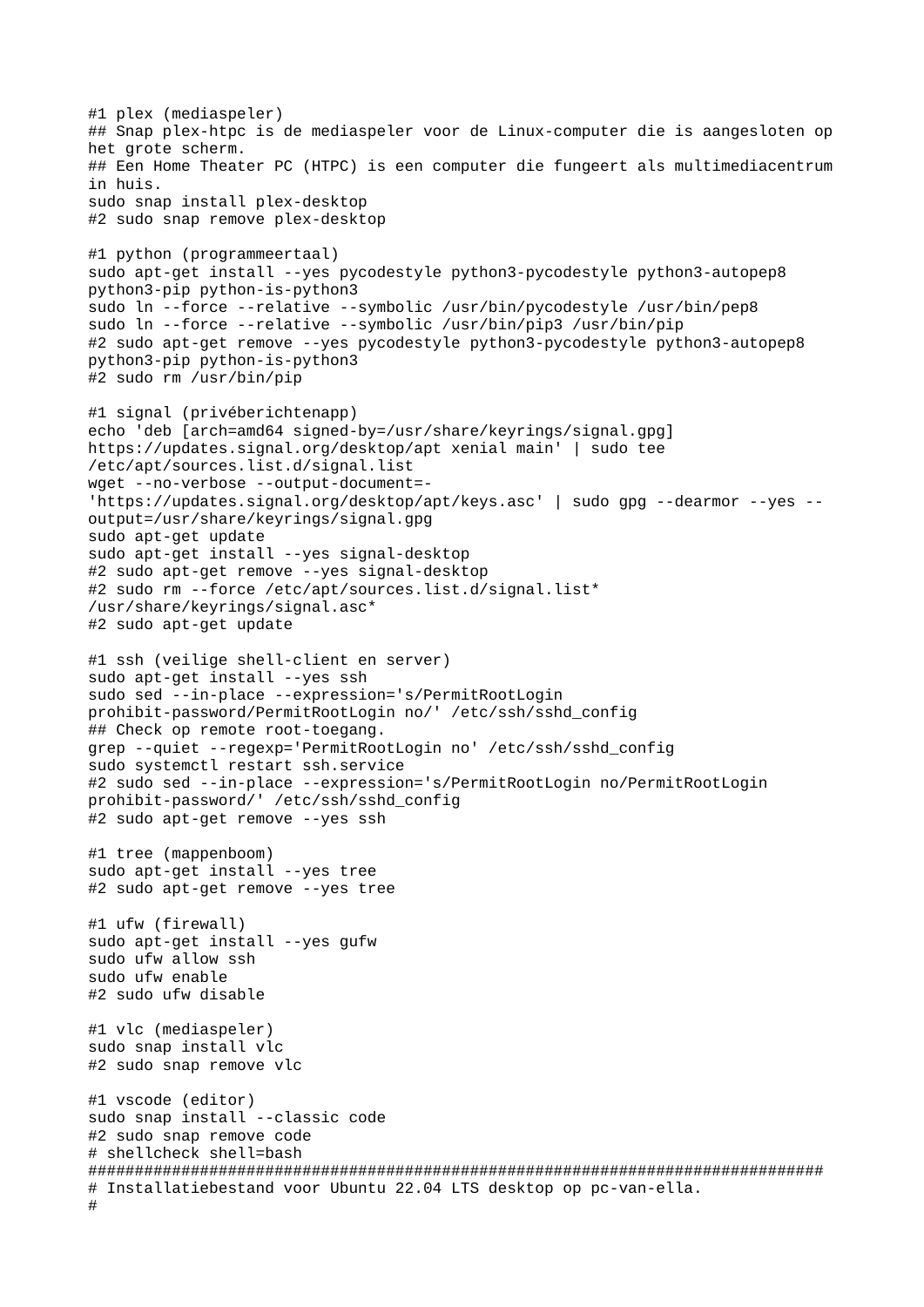```
# Geschreven door Karel Zimmer <info@karelzimmer.nl>.
###############################################################################
# shellcheck shell=bash
###############################################################################
# Installatiebestand voor Ubuntu 22.04 desktop LTS op pc-van-emily.
## Geschreven door Karel Zimmer <info@karelzimmer.nl>.
###############################################################################
#1-cups-backend-bjnp (printerbackend voor Canon BJNP-protocol printerdriver)
sudo apt-get install --yes cups-backend-bjnp
#2 sudo apt-get remove --yes cups-backend-bjnp
#1 handbrake (dvd-ripper)
sudo apt-get install --yes handbrake
#2 sudo apt-get remove --yes handbrake
#1 sound-juicer (cd-ripper)
sudo apt-get install --yes sound-juicer
#2 sudo apt-get remove --yes sound-juicer
#1 vlc (mediaspeler)
sudo snap install vlc
#2 sudo snap remove vlc
# shellcheck shell=bash
###############################################################################
# Installatiebestand voor Ubuntu 22.04 LTS desktop op pc-van-hugo.
#
# Geschreven door Karel Zimmer <info@karelzimmer.nl>.
###############################################################################
#1 calibre (e-boekmanager)
sudo apt-get install --yes calibre
#2 sudo apt-get remove --yes calibre
#1 clamav (antivirus)
sudo apt-get install --yes clamtk-gnome
#2 sudo apt-get remove --yes clamtk-gnome
#1 gimp (beeldmanipulatieprogramma)
sudo apt-get install --yes gimp gimp-help-en gimp-help-nl
#2 sudo apt-get remove --yes gimp gimp-help-en gimp-help-nl
#1 lidswitch (negeer sluiten laptopdesksel)
sudo sed --in-place --expression='/^HandleLidSwitch=/d' /etc/systemd/logind.conf
echo 'HandleLidSwitch=ignore' | sudo tee --append /etc/systemd/logind.conf
#2 sudo sed --in-place --expression='/^HandleLidSwitch=/d' 
/etc/systemd/logind.conf
#1 telegram (privéberichtenapp)
sudo snap install telegram-desktop
#2 sudo snap remove telegram-desktop
#1 virtualbox (virtualisatie)
## Images staan in ~/VirtualBox VMs/.
echo "deb [arch=amd64 signed-by=/usr/share/keyrings/oracle_vbox_2016.gpg] 
https://download.virtualbox.org/virtualbox/debian $(lsb_release --codename --
short) contrib" | sudo tee /etc/apt/sources.list.d/virtualbox.list
wget --no-verbose --output-document=- 
'https://www.virtualbox.org/download/oracle_vbox_2016.asc' | sudo gpg --dearmor 
--yes --output=/usr/share/keyrings/oracle_vbox_2016.gpg
sudo apt-get update
wget --no-verbose --output-document=/tmp/virtualbox-LATEST.TXT 
'http://download.virtualbox.org/virtualbox/LATEST.TXT'
```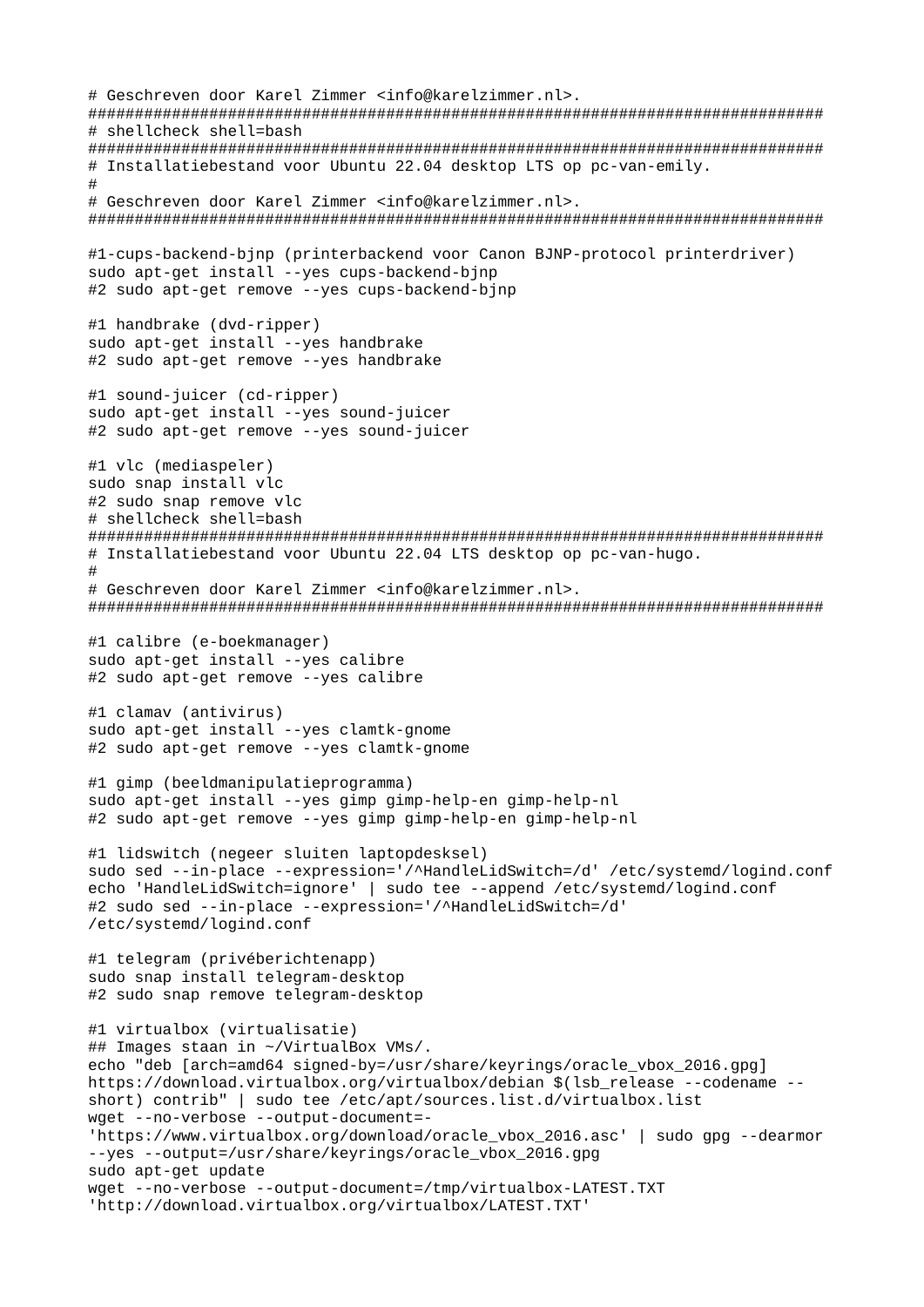## VirtualBox Guest Additions ISO staat in /usr/share/virtualbox/. sudo apt-get install --yes virtualbox-"\$(cut --delimiter='.' --fields='1-2' < /tmp/virtualbox-LATEST.TXT)" ## Downloadbestand moet zo heten, anders mslukt de installatie. wget --no-verbose --output-document=/tmp/0racle VM VirtualBox Extension Pack "http://download.virtualbox.org/virtualbox/\$(cat /tmp/virtualbox-LATEST.TXT)/Oracle\_VM\_VirtualBox\_Extension\_Pack-\$(cat /tmp/virtualbox-LATEST.TXT).vbox-extpack" echo 'y' | sudo VBoxManage extpack install --replace /tmp/0racle\_VM\_VirtualBox\_Extension\_Pack sudo adduser "\${SUDO\_USER:-\$USER}" vboxusers sudo rm /tmp/Oracle VM\_VirtualBox\_Extension\_Pack /tmp/virtualbox-LATEST.TXT #2 sudo deluser "\${SUDO\_USER:-\$USER}" vboxusers #2 sudo delgroup vboxusers #2 sudo apt-get remove --yes virtualbox-\* #2 sudo rm --force /etc/apt/sources.list.d/virtualbox.list\* /usr/share/keyrings/oracle\_vbox\_2016\* #2 sudo apt-get update # shellcheck shell=bash # Installatiebestand voor Ubuntu 22.04 LTS desktop op pc-van-soe.  $#$ # Geschreven door Karel Zimmer <info@karelzimmer.nl>. #1 calibre (e-boekmanager) sudo apt-get install --ves calibre #2 sudo apt-get remove --yes calibre #1 clamav (antivirus) sudo apt-get install --yes clamtk-gnome #2 sudo apt-get remove --yes clamtk-gnome # shellcheck shell=bash # Installatiebestand voor Ubuntu 22.04 LTS desktop.  $#$ # Geschreven door Karel Zimmer <info@karelzimmer.nl>. #1 apport (handmatig genereren van crashrapporten) sudo systemctl stop apport.service sudo systemctl disable apport.service sudo rm --force /var/crash/\* sudo sed --in-place --expression='s/enabled=1/enabled=0/' /etc/default/apport #2 sudo sed --in-place --expression='s/enabled=0/enabled=1/' /etc/default/apport #2 sudo systemctl enable --now apport.service #1 bitwarden (wachtwoordbeheer) sudo snap install bitwarden #2 sudo snap remove bitwarden #1 chrome-remote-desktop (afstandsbediening) echo 'deb [arch=amd64 signed-by=/usr/share/keyrings/chrome-remote-desktop.gpg] http://dl.google.com/linux/chrome-remote-desktop/deb/ stable main' | sudo tee /etc/apt/sources.list.d/chrome-remote-desktop.list wget -- no-verbose -- output-document =-'https://dl.google.com/linux/linux\_signing\_key.pub' | sudo gpg --dearmor --yes --output=/usr/share/keyrings/chrome-remote-desktop.gpg sudo apt-get update sudo apt-get install --yes chrome-remote-desktop ## De installatie overschrijft de zojuist toegevoegde source-list. echo 'deb [arch=amd64 signed-by=/usr/share/keyrings/chrome-remote-desktop.gpg] http://dl.google.com/linux/chrome-remote-desktop/deb/ stable main' | sudo tee /etc/apt/sources.list.d/chrome-remote-desktop.list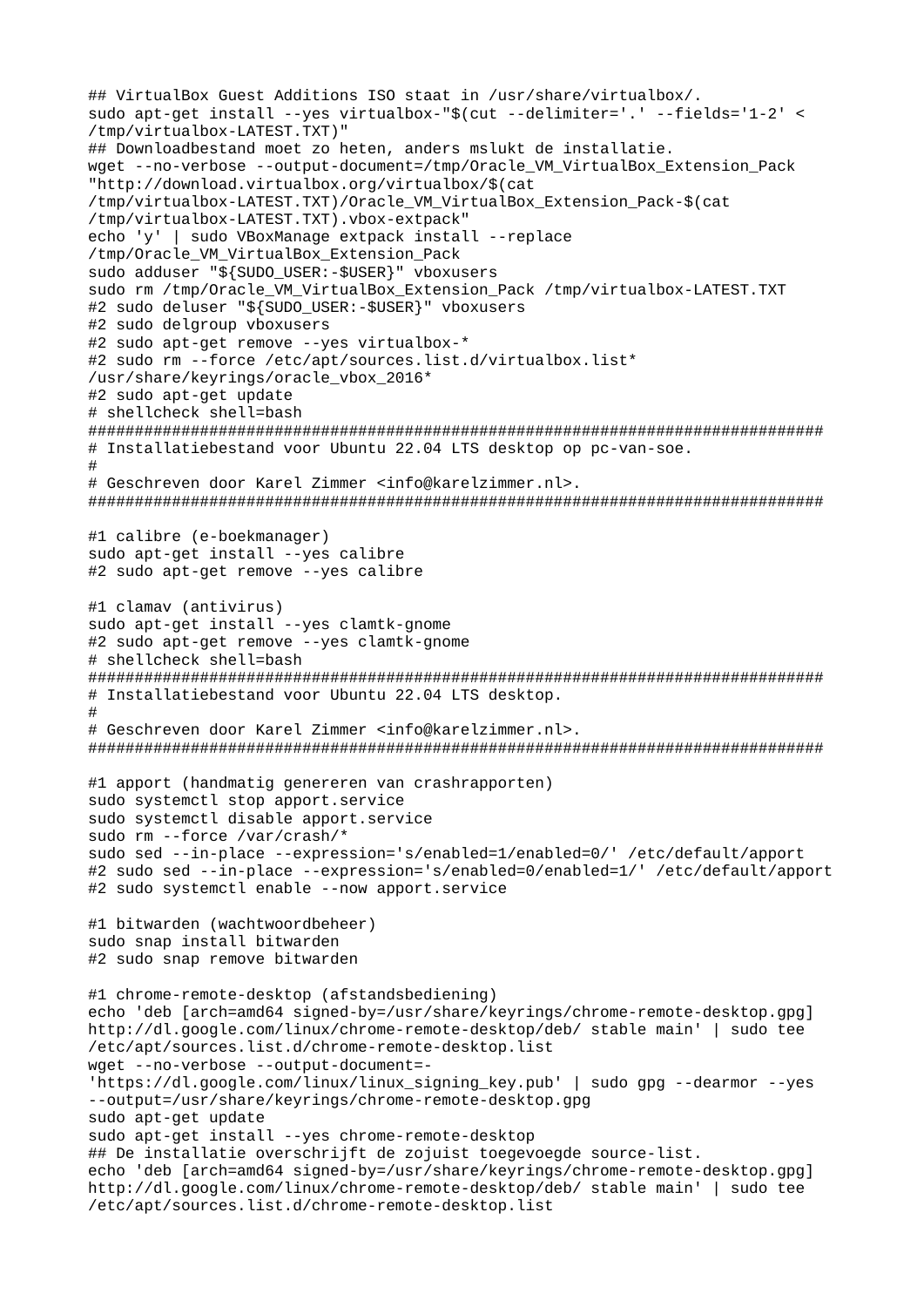## De installatie voegt een apt-key toe die niet meer nodig is. sudo rm --force /etc/apt/trusted.gpg.d/chrome-remote-desktop.gpg #2 sudo apt-get remove --yes chrome-remote-desktop #2 sudo rm --force /etc/apt/sources.list.d/chrome-remote-desktop.list\* /usr/share/keyrings/chrome-remote-desktop.gpg\* #2 sudo rm --force /etc/apt/trusted.gpg.d/chrome-remote-desktop.gpg #2 sudo apt-get update #1 citrix (telewerken) ## Afhankelijkheid sinds Ubuntu 22.04. wget --no-verbose --output-document=/tmp/libidn11.deb 'https://karelzimmer.nl/downloads/citrix/libidn11\_1.33-3\_amd64.deb' sudo apt-get install --yes /tmp/libidn11.deb ## Aka Citrix Workspace app, Citrix Receiver, ICA Client. wget --no-verbose --output-document=/tmp/icaclient.deb 'https://karelzimmer.nl/downloads/citrix/icaclient\_20.04.0.21\_amd64.deb' sudo DEBIAN\_FRONTEND=noninteractive apt-get install --yes /tmp/icaclient.deb sudo ln --symbolic --force /usr/share/ca-certificates/mozilla/\* /opt/Citrix/ICAClient/keystore/cacerts sudo c\_rehash /opt/Citrix/ICAClient/keystore/cacerts rm /tmp/icaclient.deb /tmp/libidn11.deb #2 sudo apt-get remove --yes icaclient libidn11 #1 force-x11 (Gebruik X11 i.p.v. Wayland) ## Met wayland issues met afspelen video en TeamViewer. ## check: echo \$XDG\_SESSION\_TYPE: x11 (i.p.v wayland) sudo sed --in-place --expression='s/#WaylandEnable=false/WaylandEnable=false/' /etc/gdm3/custom.conf #2 sudo sed --in-place --expression='s/WaylandEnable=false/#WaylandEnable=false/' /etc/gdm3/custom.conf #1 gnome-tweaks (GNOME afstellingen) sudo apt-get install --yes gnome-tweaks #2 sudo apt-get remove --yes gnome-tweaks #1 google-chrome (webbrowser) ## Extensies en apps worden automatisch geïnstalleerd met /etc/opt/chrome/policies/managed/kz.json uit "kz.deb". echo 'deb [arch=amd64 signed-by=/usr/share/keyrings/google-chrome.gpg] http://dl.google.com/linux/chrome/deb/ stable main' | sudo tee /etc/apt/sources.list.d/google-chrome.list wget --no-verbose --output-document=- 'https://dl.google.com/linux/linux\_signing\_key.pub' | sudo gpg --dearmor --yes --output=/usr/share/keyrings/google-chrome.gpg sudo apt-get update ## Installeer ook chrome-gnome-shell om extensions.gnome.org te laten werken. sudo apt-get install --yes google-chrome-stable chrome-gnome-shell ## De installatie overschrijft de zojuist toegevoegde source-list. echo 'deb [arch=amd64 signed-by=/usr/share/keyrings/google-chrome.gpg] http://dl.google.com/linux/chrome/deb/ stable main' | sudo tee /etc/apt/sources.list.d/google-chrome.list ## De installatie voegt een apt-key toe die niet meer nodig is. sudo rm --force /etc/apt/trusted.gpg.d/google-chrome.gpg #2 sudo apt-get remove --yes google-chrome-stable chrome-gnome-shell #2 sudo rm --force /etc/apt/sources.list.d/google-chrome.list\* /usr/share/keyrings/google-chrome.gpg\* #2 sudo rm --force /etc/apt/trusted.gpg.d/google-chrome.gpg #2 sudo apt-get update #1 libreoffice (kantoorpakket) sudo apt-get install --yes aspell-nl libreoffice libreoffice-help-nl libreoffice-l10n-nl

#2 sudo apt-get remove --yes libreoffice libreoffice-help-nl libreoffice-l10n-nl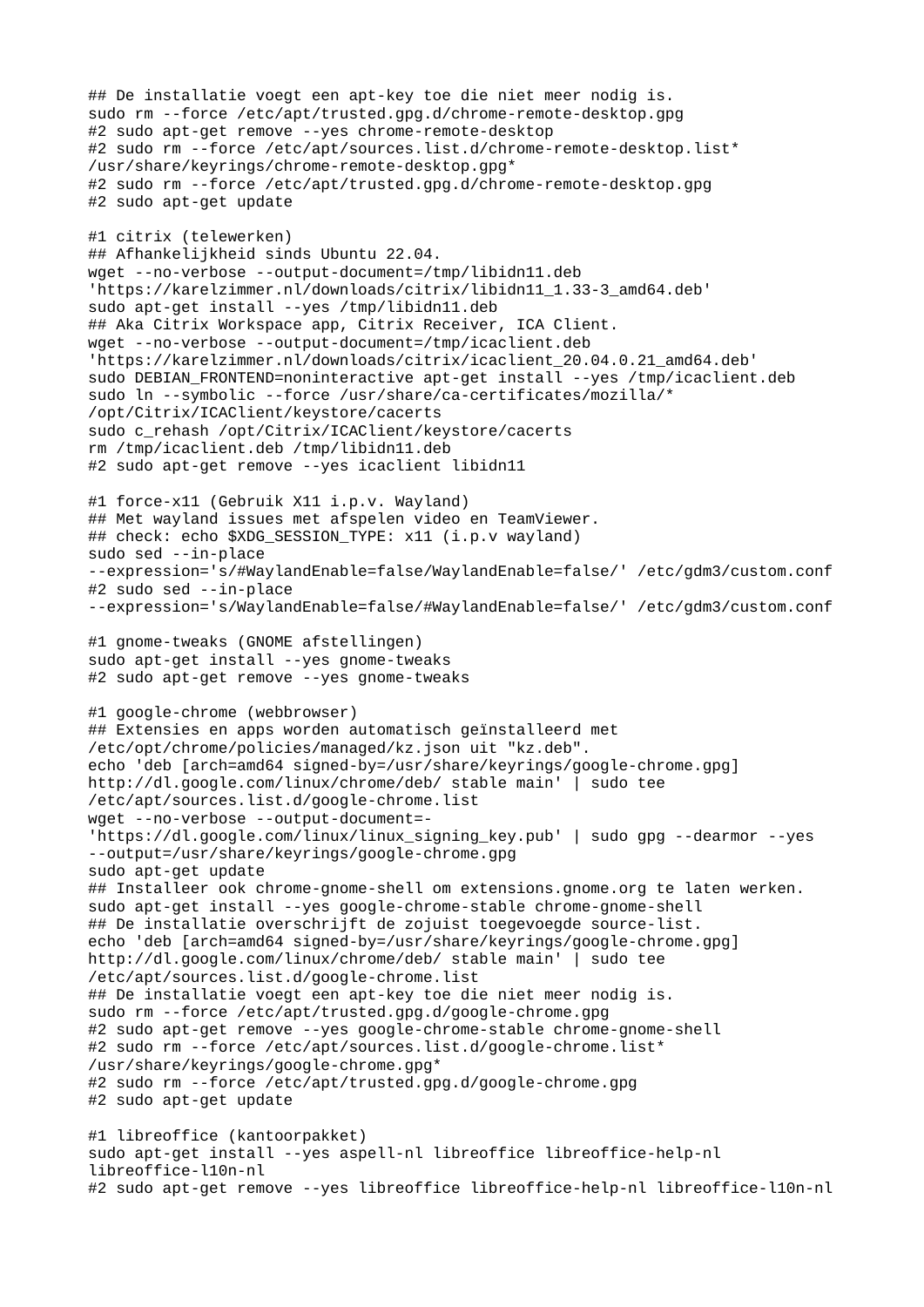```
#1 skype (beeldbellen)
sudo snap install --classic skype
#2 sudo snap remove skype
#1 spotify (muziekspeler)
sudo snap install spotify
#2 sudo snap remove spotify
#1 sushi (voorbeeld tonen)
## Selecteer een bestand, druk op de spatiebalk, en een preview verschijnt.
sudo apt-get install --yes gnome-sushi
#2 sudo apt-get remove --yes gnome-sushi
#1 teams (samenwerken)
## Via webbrowser: https://www.microsoft.com/nl-nl/microsoft-teams/log-in
echo 'deb [arch=amd64 signed-by=/usr/share/keyrings/microsoft-teams.gpg] 
https://packages.microsoft.com/repos/ms-teams stable main' | sudo tee 
/etc/apt/sources.list.d/teams.list
wget --no-verbose --output-document=- 
'https://packages.microsoft.com/keys/microsoft.asc' | sudo gpg --dearmor --yes 
--output=/usr/share/keyrings/microsoft-teams.gpg
sudo apt-get update
sudo apt-get install --yes teams
## De installatie voegt een apt-key toe die niet meer nodig is.
sudo rm --force /etc/apt/trusted.gpg.d/microsoft.gpg
## Verwijder PREVIEW in afbeelding.
sudo cp /usr/share/teams/resources/assets/MicrosoftTeams-static.png
/usr/share/pixmaps/teams.png
## Verwijder Preview in starter.
sudo sed --in-place --expression='s/Microsoft Teams - Preview/Microsoft Teams/g'
/usr/share/applications/teams.desktop
#2 sudo apt-get remove --yes teams
#2 sudo rm --force /etc/apt/sources.list.d/teams.list* 
/usr/share/keyrings/microsoft-teams.gpg*
#2 sudo rm --force /etc/apt/trusted.gpg.d/microsoft.gpg
#2 sudo apt-get update
#1 teamviewer (afstandsbediening)
## Eerst teamviewer-tmp.list anders wordt de installatie interactief.
echo 'deb [signed-by=/usr/share/keyrings/teamviewer.gpg] 
https://linux.teamviewer.com/deb stable main' | sudo tee 
/etc/apt/sources.list.d/teamviewer-tmp.list
wget --no-verbose --output-document=- 
'https://download.teamviewer.com/download/linux/signature/TeamViewer2017.asc' | 
sudo gpg --dearmor --yes --output=/usr/share/keyrings/teamviewer.gpg
sudo apt-get update
sudo apt-get install --yes teamviewer
## Van teamviewer-tmp.list naar teamviewer.list.
sudo mv /etc/apt/sources.list.d/teamviewer-tmp.list 
/etc/apt/sources.list.d/teamviewer.list
## De installatie voegt een apt-key toe die niet meer nodig is.
sudo apt-key del 0C1289C0 DEB49217
#2 sudo apt-get remove --yes teamviewer
#2 sudo rm --force /etc/apt/sources.list.d/teamviewer.list* 
/usr/share/keyrings/teamviewer.gpg*
#2 sudo apt-key del 0C1289C0 DEB49217
#2 sudo apt-get update
#1 thunderbird (e-mail)
sudo apt-get install --yes xul-ext-lightning
#2 sudo apt-get remove --yes xul-ext-lightning
#1 restricted-addons (niet-vrije pakketten)
## Geen ubuntu-restricted-extras i.v.m. onbetrouwbare installatie van ttf-
```